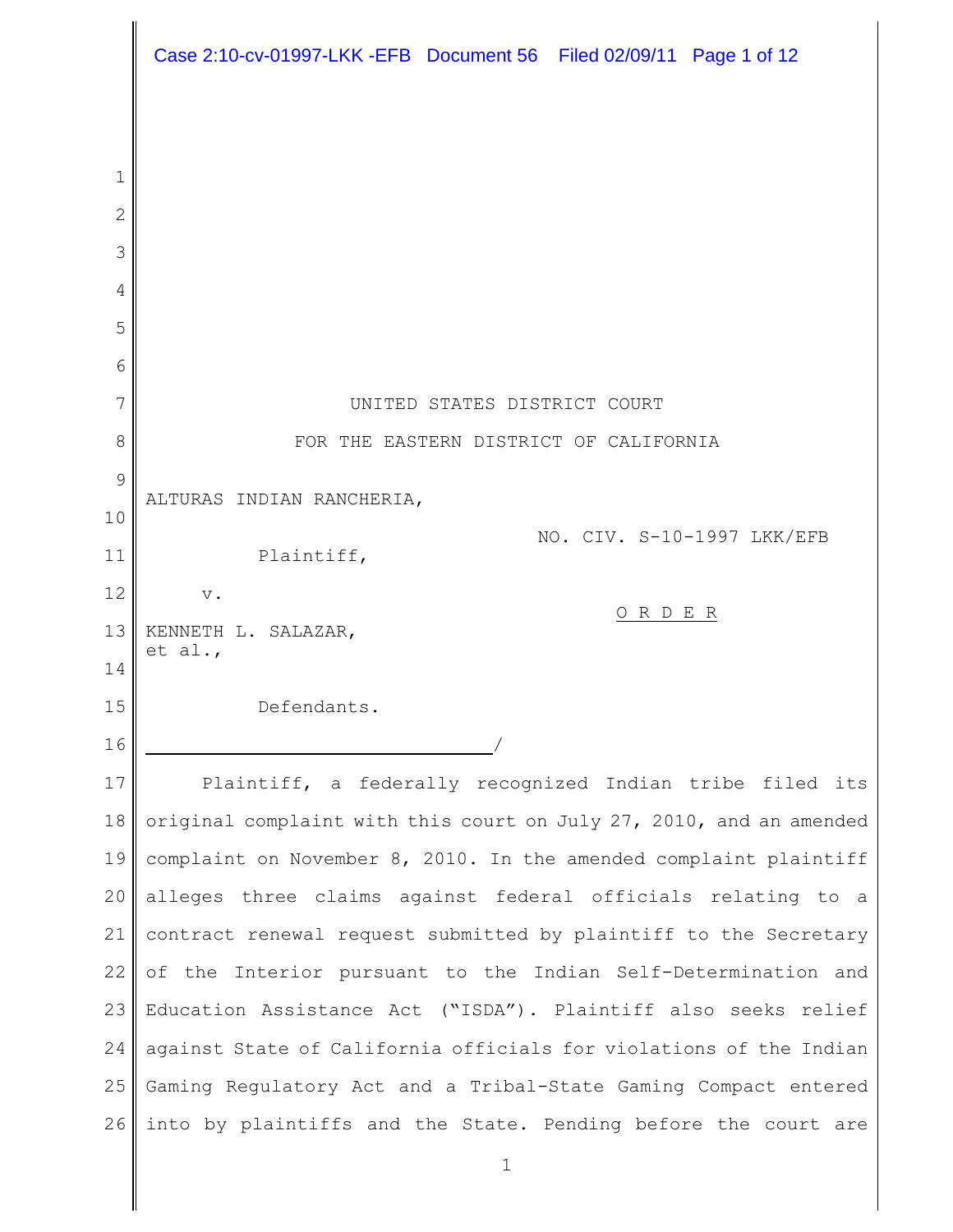# Case 2:10-cv-01997-LKK -EFB Document 56 Filed 02/09/11 Page 2 of 12

1 2 3 4 5 6 7 8 9 10 11 12 plaintiff's motion for summary judgment on its first and second claims for relief, the federal defendants' motion to dismiss plaintiff's first amended complaint, and the state defendants motion to dismiss the forth claim for relief. Also pending before the court is a motion to intervene, filed by another faction of the Alturas Indian Rancheria on January 11, 2011. The court decides the motion to intervene on the papers, and CONTINUES the hearing on plaintiff's motion for summary judgment and the defendants' motions to dismiss, currently scheduled for February 14, 2011. The hearing on those motions is CONTINUED to March 28, 2011. The status conference, currently set for February 14, 2011, will be held at the conclusion of law and motion on March 28, 2011.

13 14 For the reasons stated below, the Motion to Intervene, ECF No. 42 is GRANTED.

15

# **I. Background**

16 17 18 19 The factual background of this case is explained in detail in the order issued by this court on October 18, 2010, ECF No. 16. Since the issuance of that order, new factual and procedural developments have occurred and are summarized below.

20 21 22 23 24 25 26 On October 21, 2010, the court granted plaintiff twenty days to amend the complaint to join additional parties. ECF. No. 19. Plaintiff filed its First Amended Complaint ("FAC") on November 8, 2010, joining as defendants the State of California, its Governor, and one of its executive agencies and officials (collectively "the State") for alleged violations of the Indian Gaming Regulatory Act ("IGRA") and the Tribal-State Gaming Compact ("Alturas Tribal-State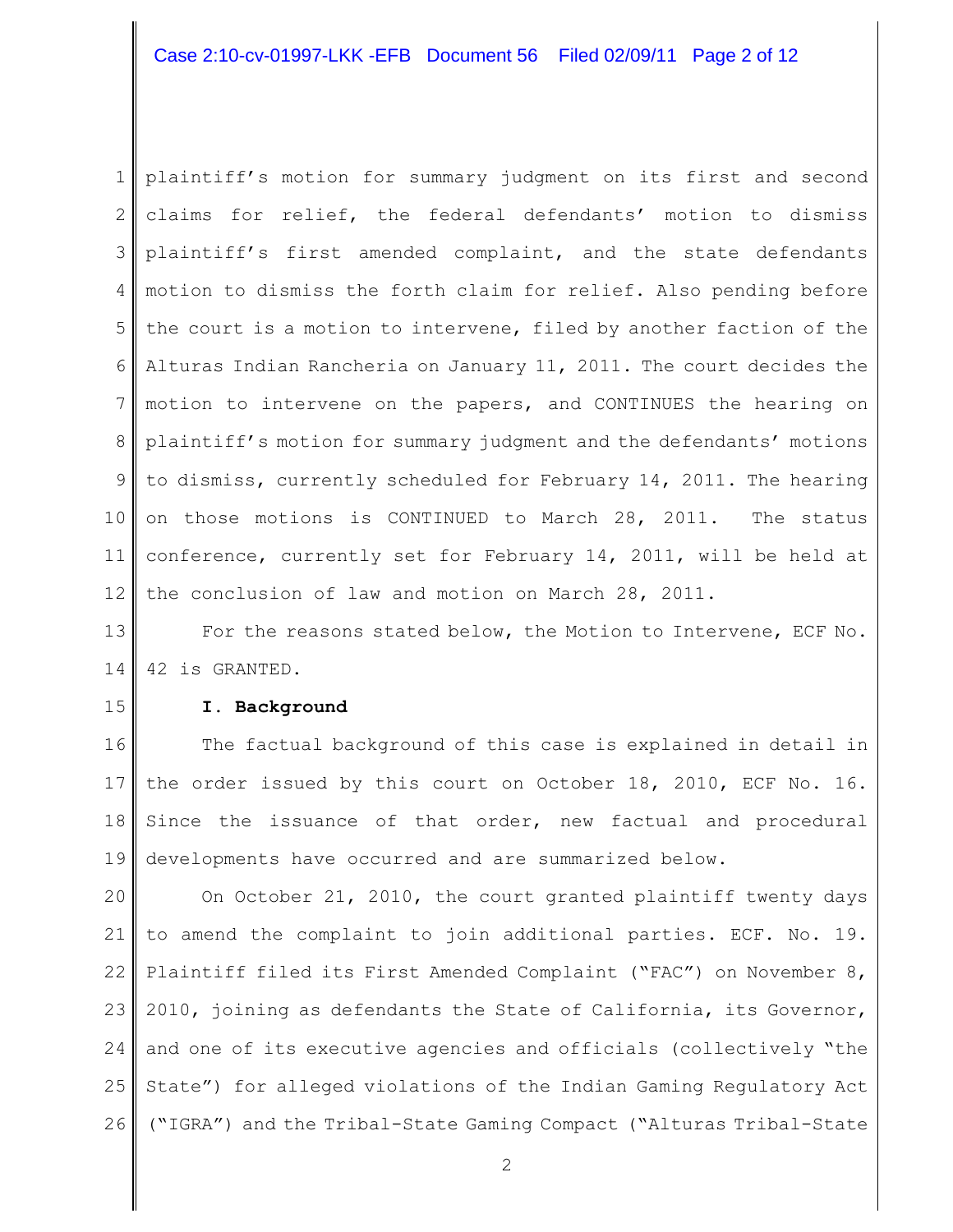1 Compact"). FAC  $\mathbb{I}$  4.

2 3 4 5 6 7 8 9 10 11 12 13 14 15 16 17 On October 22, 2010, the BIA Acting Regional Director ("Regional Director") issued the most recent decision in the string of appeals that the Tribe's factions have made to the BIA regarding the contract and the governance dispute. (Defs.' Mem. at 4). In that decision, the Regional Director ordered the BIA's Northern California Agency Superintendent to accept the Rose Faction's contract renewal proposal and award the self-determination contract. Id. In the decision, the Regional Director explained that the Rose Faction formed a majority of the last undisputed governing body of the Tribe, and, thus, the contract renewal proposal was authorized by a majority of the General Council that the BIA currently recognizes for the purpose of government-to-government actions until the Tribe resolves its ongoing governance dispute. See id. On November 2, 2010, the Del Rosa Faction appealed the October 22 decision and that appeal is currently pending before the IBIA. (Defs.' Mem. at 5.)

18 19 20 21 22 23 24 25 26 On November 22, 2010, plaintiff filed a motion for summary judgment on the ISDA and APA claims. (Pl.'s Mem. at 1-2.) Plaintiff asks the court to grant mandamus relief compelling the Department to award and fund the self-determination contract submitted by the Tribe. (FAC ¶ 1.) On December 6, 2010, the federal defendants filed their opposition to plaintiff's motion for summary judgment and a cross-motion to dismiss plaintiff's FAC for lack of subject-matter jurisdiction. Doc. No. 32 ("Defs.' Mem."). On December 8, 2010, the state defendants filed a motion to dismiss the FAC's fourth claim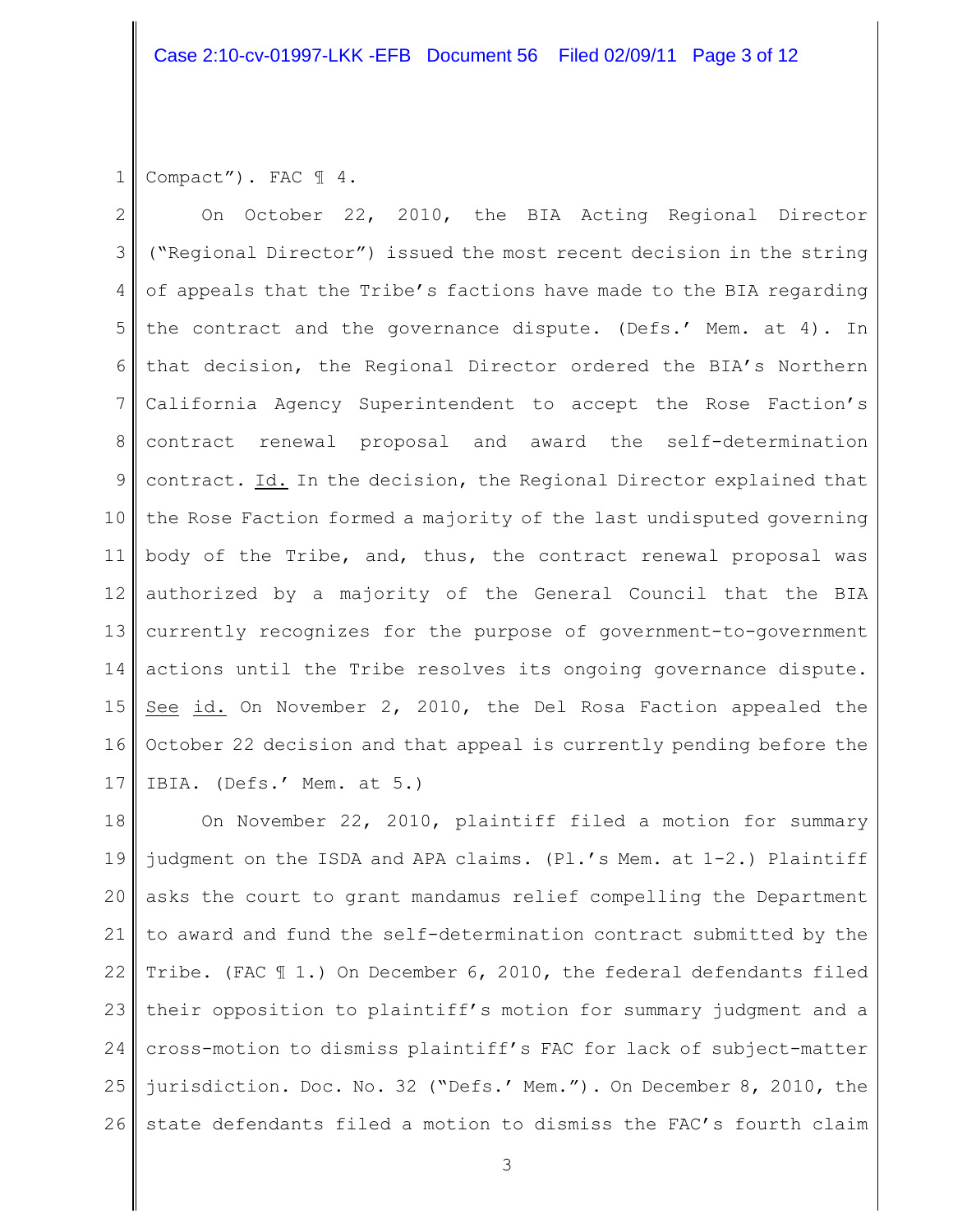1 2 3 4 5 for relief. On January 11, 2011, the Del Rosa faction filed a motion to intervene as a party defendant, calling themselves the "real" Alturas Indian Rancheria.<sup>1</sup> ECF No. 42. Plaintiff timely filed an opposition, and the federal defendants timely filed a statement of non-opposition.

6

# **II. Standard for a Motion to Intervene**

7 8 9 10 11 12 13 Intervention is governed by Fed. R. Civ. P. 24, which is broadly construed in favor of intervention in order to prevent or simplify future litigation on related matters. United States v. City of Los Angeles, 288 F.3d 391, 397 (9th Cir. 2002). In determining whether the moving party is entitled to intervention, courts are "guided primarily by practical and equitable considerations," and Rule 24(a). Id.

14

### **III. Analysis**

15 16 17 18 19 20 21 22 The Del Rosa faction seeks to intervene as a party defendant under Fed. R. Civ. P. 24(a) and 24(b). The Del Rosas argue that their interests in "protecting its sovereign authority to determine its own membership, establish the governing body of the Tribe, and to enforce tribal law" are not adequately protected by either party in the present litigation. Mot. to Intervene at 5, ECF No. 43. The Del Rosa Faction claims that it is entitled to intervention as a right, or, in the alternative, to permissive intervention.

<sup>24</sup> 25 26  $1$  Because it is beyond this court's jurisdiction to determine who is or isn't the "real" Alturas Indian Rancheria, the court will refrain from referring to any party as such. Instead, the court refers to plaintiffs as the Rose Faction, and the party seeking intervention as the Del Rosa Faction. The court instructs the parties to do the same.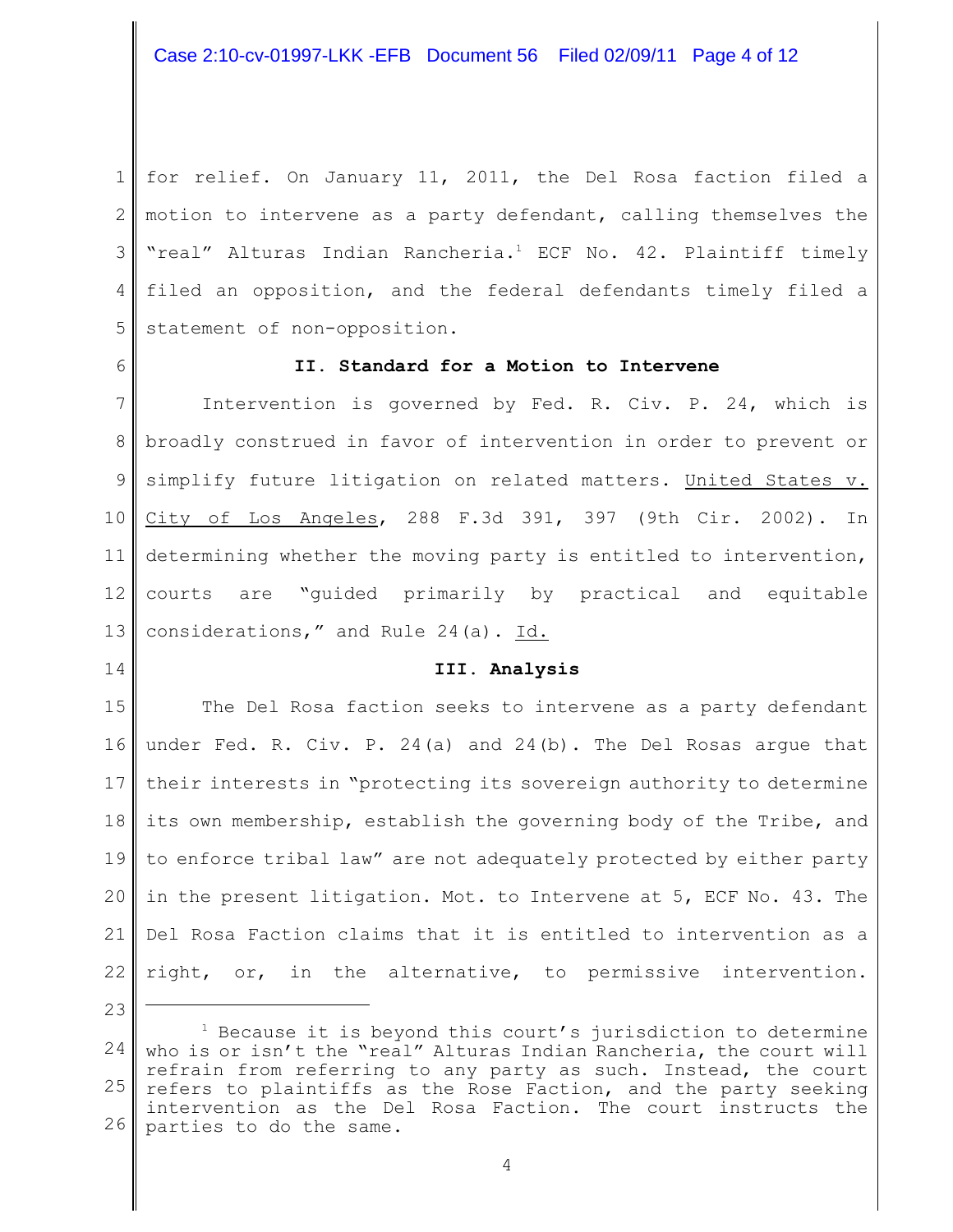1 2 3 4 5 Plaintiff argues that the instant case relates to the "rights and entitlements of the Tribe's interim governing body only," and that the Del Rosas therefore have no protectable interest in the case and are not entitled to intervention. Plaintiff also argues that the Del Rosa motion is untimely. Pl.'s Oppo. 5.

6

## **A. Intervention of Right under Fed. R. Civ. P. 24(a)**

7 8 9 10 11 12 13 14 15 16 17 18 19 20 21 22 23 24 25 26 A party is entitled to intervention of right if a federal statute grants the party an unconditional right to intervene, or if the party "claims an interest relating to the property or transaction that is the subject of the action, and is so situated that disposing of the action may as a practical matter impair or impede the movant's ability to protect its interest, unless the existing parties adequately represent that interest." Fed. R. Civ. P. 24(a). In such cases, the court must permit intervention so long as the party seeking intervention meets four elements: "(1) the application must be timely; (2) the applicant must have a 'significant protectable' interest relating to the transaction that is the subject of the litigation; (3) the applicant must be so situated that the disposition of the action may, as a practical matter, impair or impede the applicant's ability to protect its interest; and (4) the applicant's interest must be inadequately represented by the parties before the court." League of United Latin Am. Citizens v. Wilson, 131 F.3d 1297, 1302 (9th Cir. 1997). See also United States v. City of Los Angeles, 288 F.3d 391, 396 (9th Cir. 2002). ////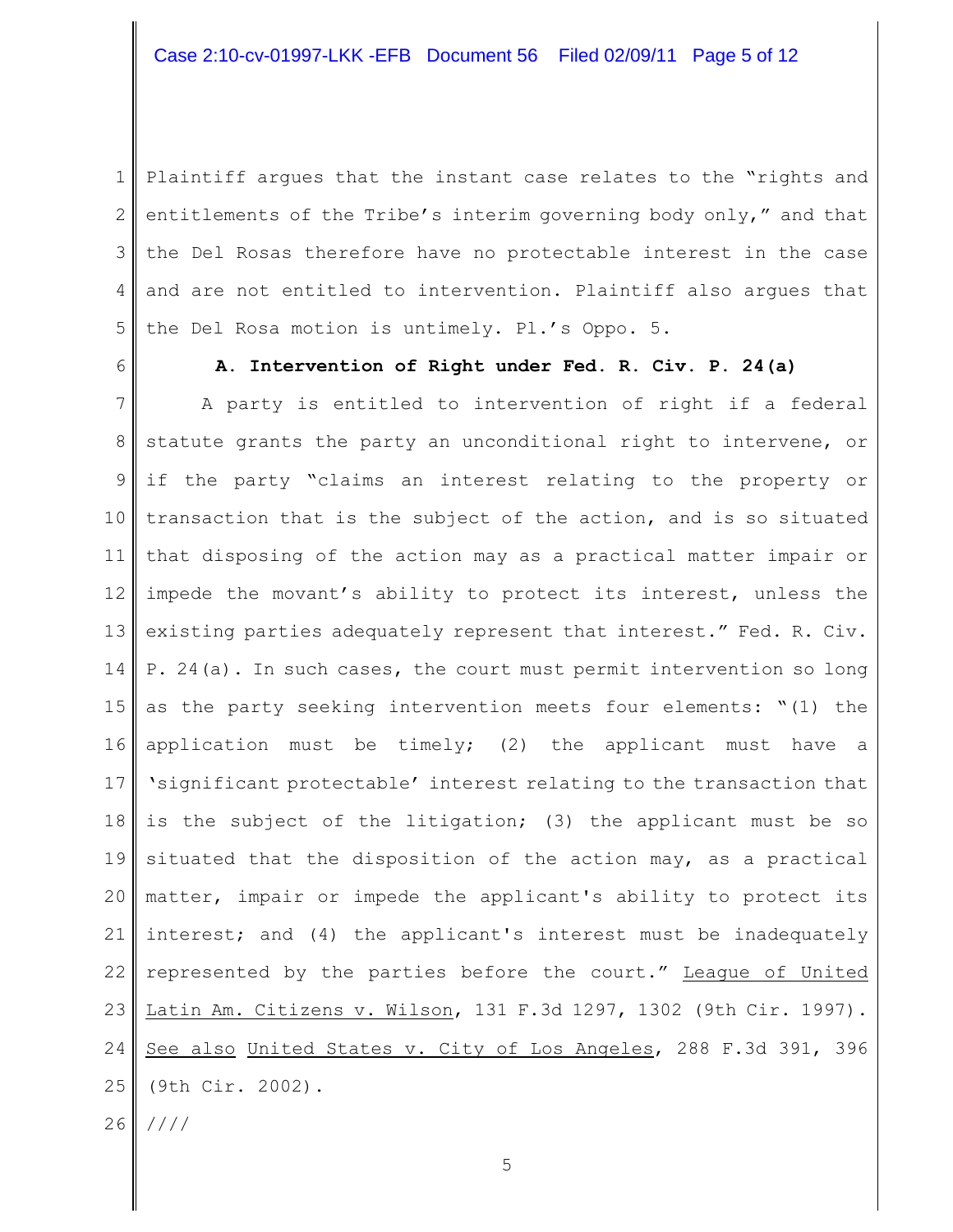#### 1 **i. Timeliness**

2 3 4 5 6 7 8 9 Timeliness is a threshold issue for intervention as of right; if a motion is determined to be untimely, there is no need to reach the remaining three elements. League of Latin American Citizens v. Wilson 131 F.3d 1297, 1302 (9th Cir. 1997). A motion to intervene is evaluated for timeliness based on: "(1) the state of the proceeding at which an applicant seeks to intervene; (2) the prejudice to other parties; and (3) the reason for any length of the delay." Id.

10 11 12 13 14 15 16 17 18 19 In this case, Plaintiff states that at an October 18, 2010 status conference this court gave the Del Rosas only until November 9, 2010 to intervene. Pl.'s Oppo. At 4. According to plaintiff, the court communicated this to the Del Rosas through the Federal Defendants, who were in attendance at the status conference, and who were in communication with the Del Rosas. The order issued by the court following the status conference, however, makes no mention of a twenty-day time limit for intervention. Order, October 21, 2010, ECF No. 19. Plaintiff's argument on this ground therefore fails.

20 21 22 23 24 25 26 Plaintiff also argues that the motion to intervene is untimely because of the late stage of the proceedings, as the first two claims for relief are close to disposition. Plaintiff filed a motion for summary judgment on those two claims on November 19, 2010, and briefing on that motion is complete. Further, plaintiffs point out that time is a factor in this action, which arose from the federal and state governments' alleged delay in taking required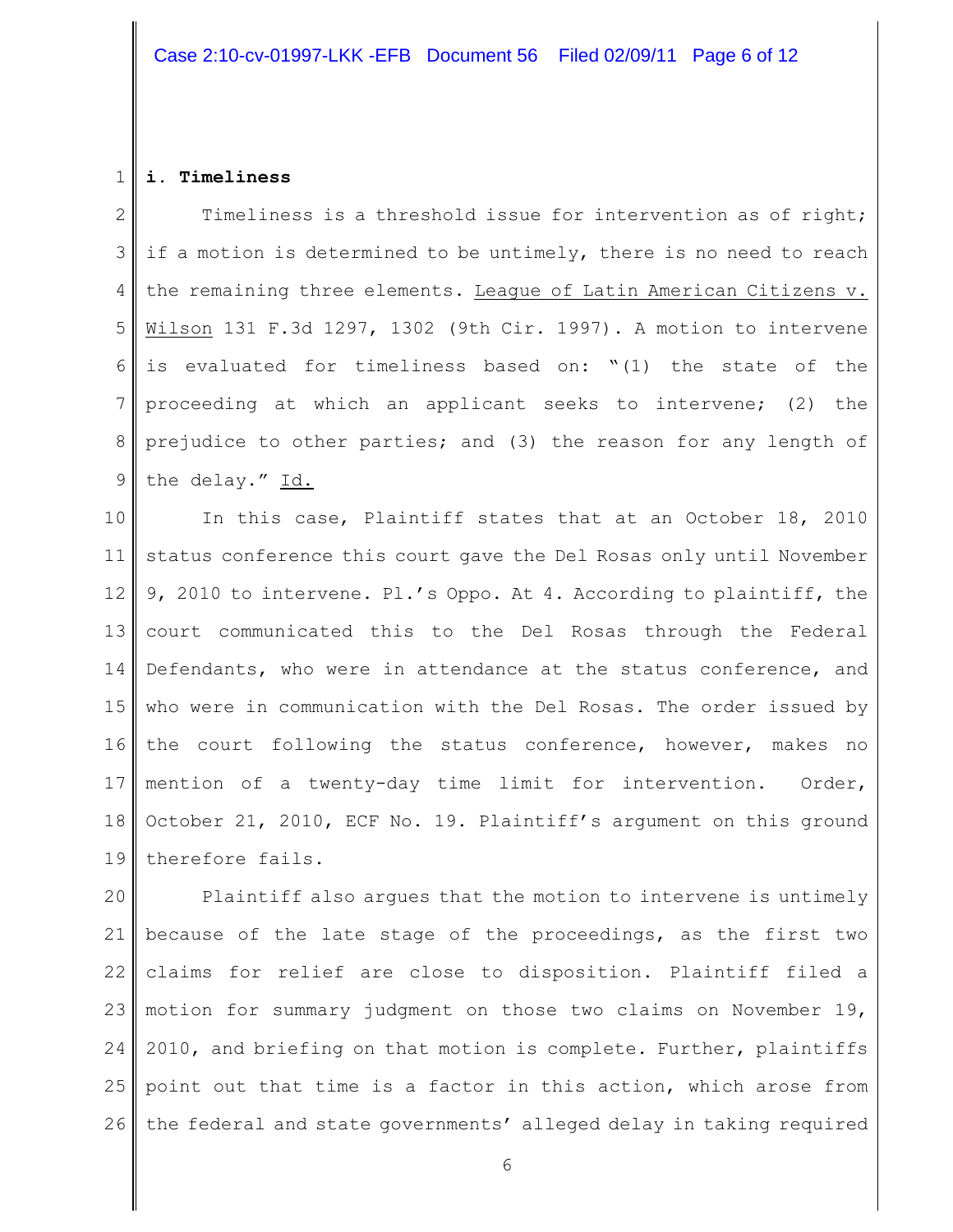1 2 3 action. The court concludes, however, that the short delay that would be caused by allowing the Del Rosa faction to intervene will not cause undue prejudice to the plaintiff.

4 5 6 7 8 9 10 11 12 13 14 15 16 17 18 19 20 21 A "substantial lapse of time [before a motion is filed] weighs heavily against intervention." League of United Latin Am. Citizens 131 F.3d at 1302. Here, the motion to intervene was filed two months after the first amended complaint, and roughly five months after the original complaint was filed. In League of United Latin Am. Citizens, a twenty-seven month lapse between the filing of the complaint and the motion to intervene created "an uphill battle" for the party seeking intervention. In this case the Del Rosas justify their delay in filing the motion to intervene on the basis that they could not take any action to intervene until after the IBIA Regional Director recognized the Business Committee and the Business Committee passed a resolution to retain counsel and file the motion. The Regional Director reached his decision on December 24, 2010, according to the Del Rosa Faction. The court finds, without reaching any conclusion about the import of the IBIA Regional Director's decision recognizing the Business Committee, that the delay in filing the motion to intervene was not substantial, and the motion to intervene was timely filed.

22

# **ii. Significant Protectable Interest**

23 24 25 26 **"**An applicant has a significant protectable interest in an action if (1) it asserts an interest that is protected under some law, and (2) there is a 'relationship' between its legally protected interest and the plaintiff's claims." Donnelly v.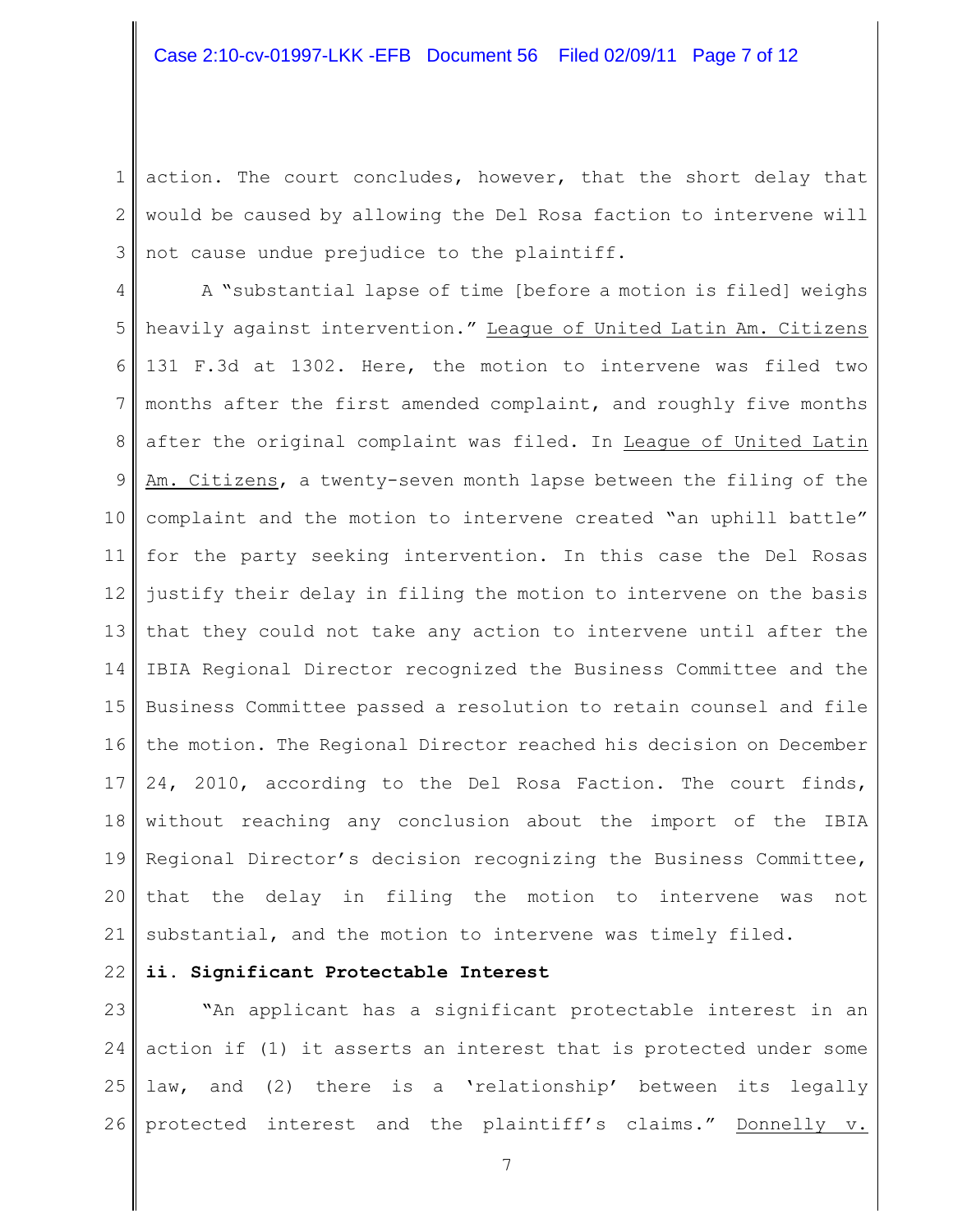1 2 3 4 5 6 7 8 9 10 Glickman, 159 F.3d 405, 409 (9th Cir. 1998). The 'relationship' prong is met "only if the resolution of the plaintiff's claims actually will affect the applicant." Id. Here, the significant protectable interest claimed by the Del Rosa faction is the Tribe's sovereign authority, which is recognized and protected under federal law. The Del Rosas claim that "the Tribe's sovereignty is directly implicated by the plaintiff's assertion that it is the duly constituted and governing body of the tribe entitled to possess and control the disposition of the Tribe's assets and property." Del Rosa Memo at 6:23-25.

11 12 13 14 15 16 17 18 19 20 21 22 23 24 25 26 The court wishes to reiterate that it is not within the court's purview in this action to decide who is the legitimate governing body of the Alturas Indian Rancheria. In this action, plaintiffs ask the court to compel the federal and state government to comply with the requirements of the statutes and regulations that govern the funding of contracts between the government and recognized tribes. This court's October 18, 2010 order concluded that the federal government had an obligation to temporarily recognize an interim governing body to interact with when faced with an obligation to interact with a tribe during a governance dispute. Order at 12. Long-standing agency policy, as well as case law dictate that the federal government interact with the last undisputed governing body of a tribe, when faced with an obligation to interact. Whatever conclusion the court ultimately reaches in this case, it will not affect the sovereign authority of the Alturas Indian Rancheria, or the Tribe's ability to possess and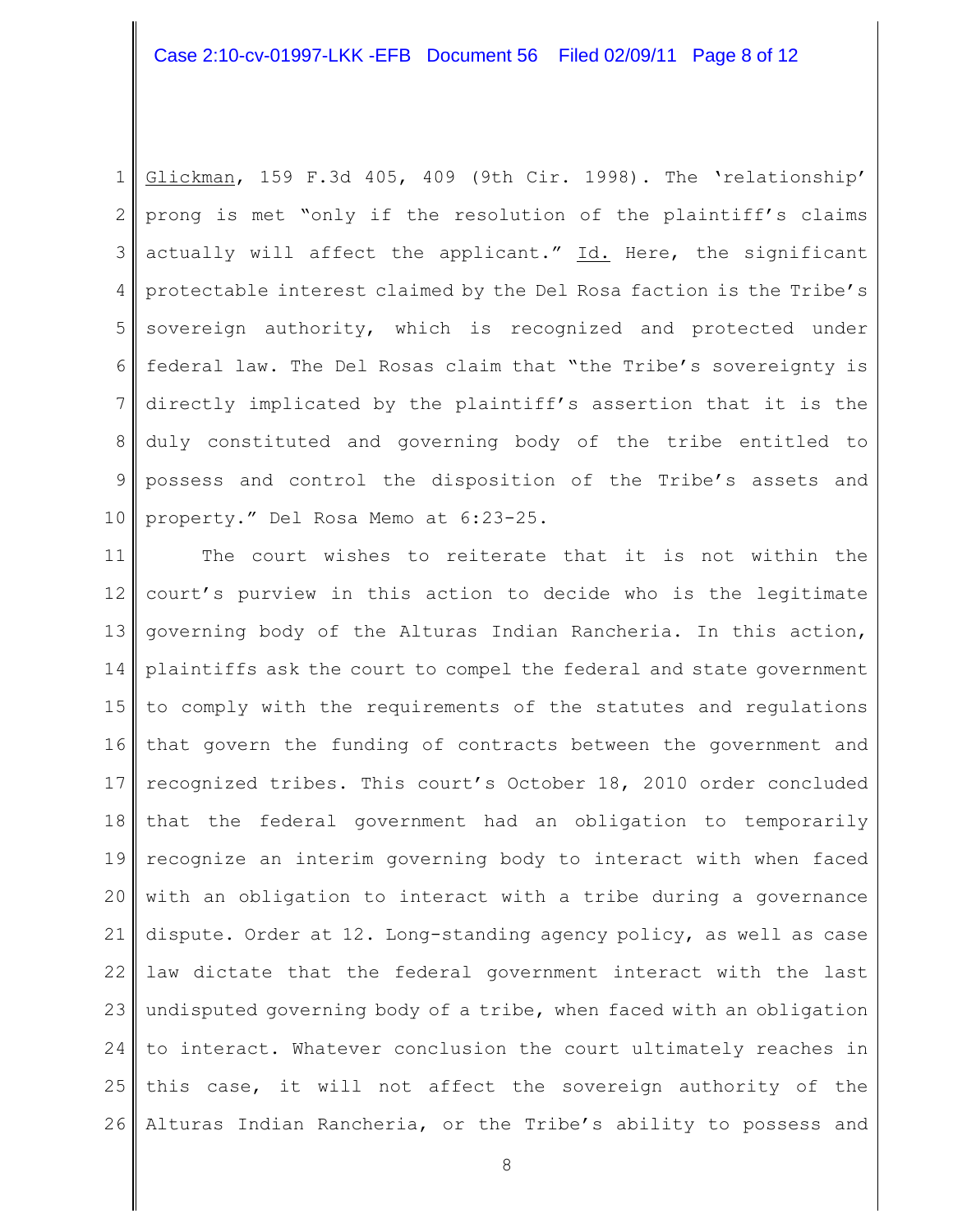1 2 3 4 control its property. Nor will the court ultimately decide who is the legitimate governing body of the Tribe. Resolution of plaintiff's claims will not affect the protectable claim asserted by the Del Rosa faction.

5 6 7 8 9 10 11 12 13 14 15 16 Despite the Del Rosa faction's misstatement of the interest at stake in this action, the court finds that the Del Rosas may have a protectable interest that is related to plaintiff's claim. Namely, the Del Rosas argue that the Tribe's Business Committee is the "last undisputed governing body" of Alturas Indian Rancheria, and is entitled to be recognized as such by the federal defendants accordingly.<sup>2</sup> The court concludes that the Del Rosas have an interest in arguing in this action that the Business Committee, and not the Governing Council should be treated as the interim governing body by the federal defendants. The court finds that this interest satisfies the protectable interest element for intervention of right.

### 17 **iii. The movant's ability to protect its interest**

22

18 19 20 21 Even where an applicant shows a significant protectable interest, "the applicant must be so situated that the disposition of the action may, as a practical matter, impair or impede the applicant's ability to protect its interest." League of United

<sup>23</sup> 24 25 26  $P$  Plaintiff argues that this court concluded in its October 18, 2010 order that the Governing Council, and not the Business Committee is the last undisputed governing body. However, the court may revisit the conclusion reached in that order. Moreover, the court reached that conclusion without the benefit of any party arguing the position that the Business Committee is the last undisputed governing body, illustrating the importance of the Del Rosa faction's participation in this action.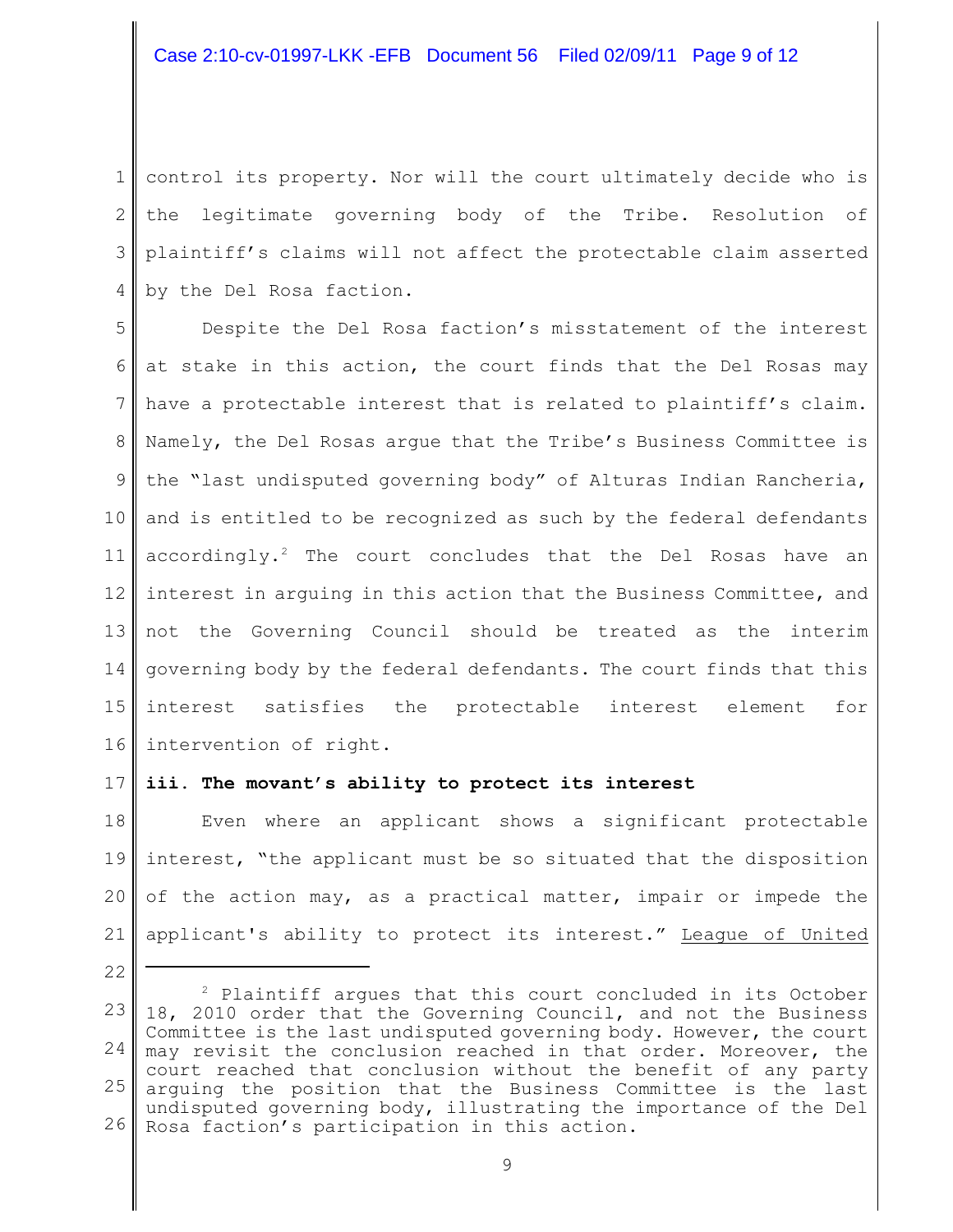1 2 3 4 5 6 7 8 9 10 11 12 13 Latin Am. Citizens v. Wilson, 131 F.3d 1297, 1302. This element is closely related to the previous one discussed. The Del Rosa faction states that its interest will be impaired by the disposition of this action, since the action will ultimately determine who is the governing body of the Tribe and other matters that may impair the Tribe's sovereignty. The plaintiff argues, as the court has already noted, "this case will only resolve who the Department is required to recognize on an interim basis." Pl.'s Oppo. to Mot. to Intervene 9:11-12. However, the court concludes that the Del Rosas' ability to protect its interest in arguing that the Business Committee is the body that should be recognized on an interim basis would be impaired as a practical matter, if they were not allowed to intervene in this action.

### 14 15 **iv. Whether the Del Rosa's interests are adequately represented by the parties before the court**

16 17 18 19 20 21 22 23 24 25 26 "[T]he burden of showing inadequacy is 'minimal,' and the applicant need only show that representation of its interests by existing parties 'may be' inadequate." Southwest Ctr. for Biological Diversity v. Berg, 268 F.3d 810, 823 (9th Cir. 2001)(citing Trbovich v. United Mine Workers, 404 U.S. 528, 538 n. 10 (1972). The Del Rosas argue, and the court agrees, that they meet this minimal burden, since none of the parties currently before the court adequately represents the Del Rosa's interest. The state and federal defendants do not purport to represent the Del Rosas' interests, and do not oppose the motion to intervene. The plaintiff's ultimate objective–an order compelling the federal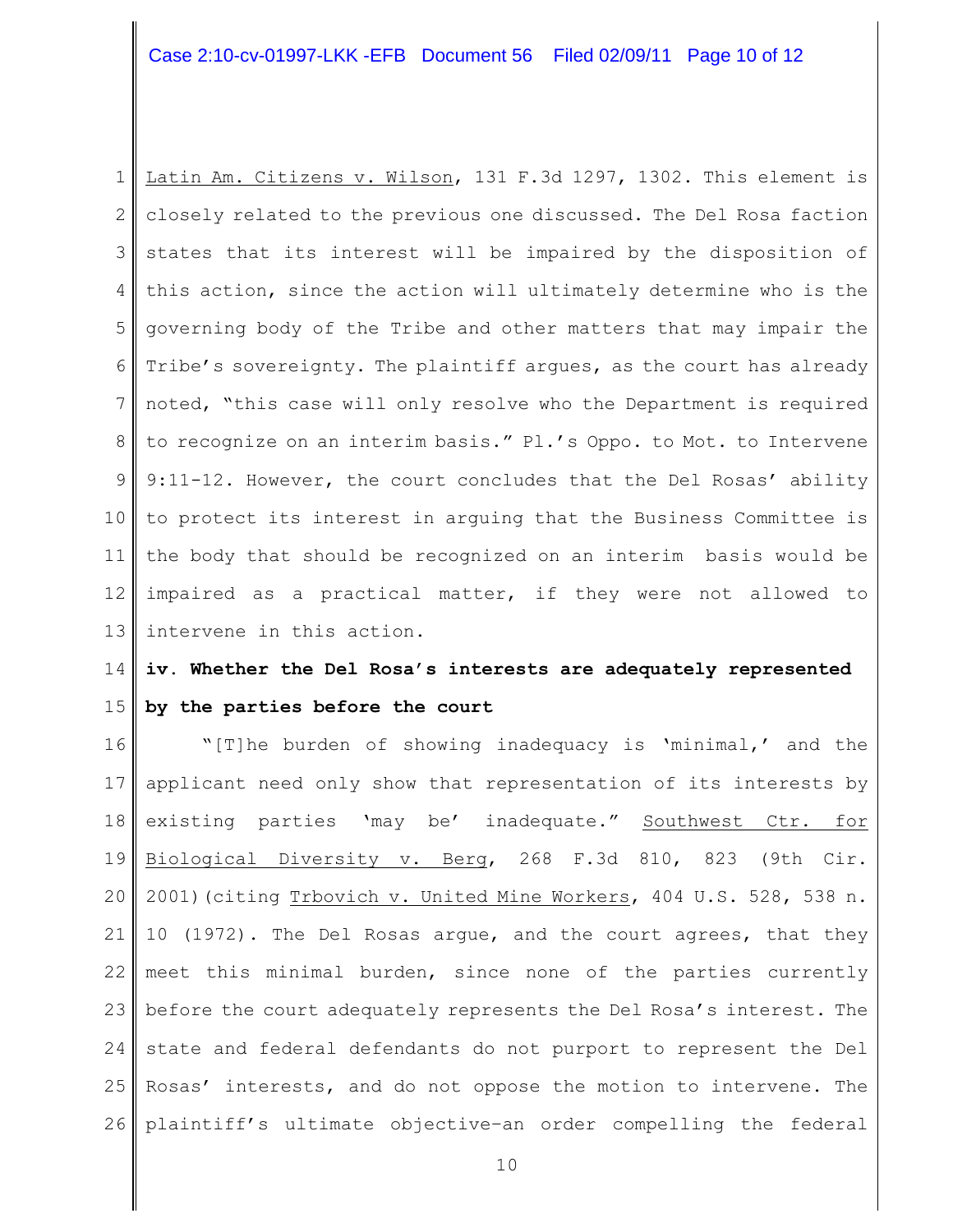1 2 3 4 5 government to approve and fund a self-determination contract that it submitted, is contrary to the Del Rosa's interest in the federal government interacting with the Business Committee on an interim basis. Accordingly, the court finds that this element weighs in favor of granting the Del Rosa's motion to intervene.

#### 6 **B. Permissive Intervention under Fed. R. Civ. P. 24(b)**

7 8 9 10 11 12 13 14 15 16 17 Fed. R. Civ. P 24(b) gives the court discretion to permit intervention even if the party seeking does not meet the elements for intervention of right. Under the more lenient standard in Rule 24(b), a court may grant intervention when the party seeking it is given a conditional right to intervene by statute, or when the party "has a claim or defense that shares with the main action a common question of law or fact." The Del Rosas' claims and defenses are closely related to the questions of law and fact in plaintiff's action against the state and federal defendants, and the court concludes that the Del Rosas are entitled to permissive intervention in addition to intervention of right.

# **IV. Conclusion**

19 20 For the foregoing reasons, the court ORDERS as follows: [1] The Motion to Intervene, ECF No. 42, is GRANTED.

18

21

22

23

[2] A hearing on Plaintiff's Motion for Summary Judgment, ECF No. 23, is SET for March 28, 2011 at 10:00 a.m.

24 25 26 [3] A hearing on the Federal Defendants' Motion to Dismiss, ECF No. 31, is SET for March 28, 2011 at 10:00 a.m.